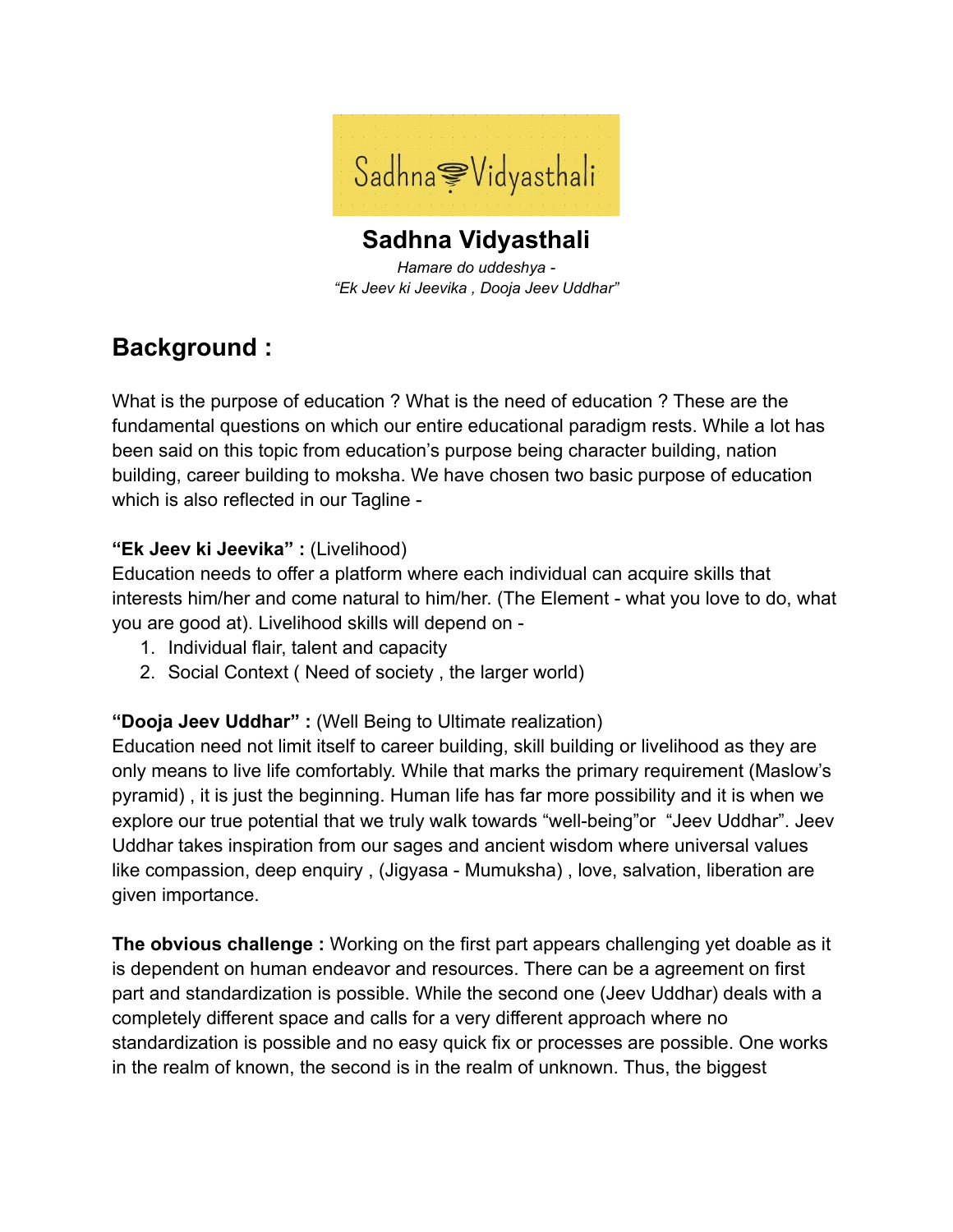challenge for us is how to work on the second part and strike the balance between the two.

## **Learning Process for Jeevika :**

The learning process for Jeevika derives inspiration for various key educational insights of work of various educators. Some of them include -

- 1. Principles of Natural Learning as explored by Existential Knowledge Foundation. (Jinan KB)
- 2. **Work based / Theme Based** and Project based pedagogy that has been found effective across the world.
- 3. Understanding deeply the critique of Modern education as suggested by Ilich, Holt, Osho and Krishnamurti and trying to mitigate the damage.
- 4. Adopting various findings of modern sciences on cognitive sciences, psychology ,neurosciences.

## **Learning Process for Jeev Uddhar :**

Jeev uddhar has no formula, no widely accepted process. There are multiple ways , ample methods and myriads of paths to ultimate realization. *Sadhna Vidhyasthali has chosen "The Bhagwat Geeta" as the foundation for this*. While we know this may limit us or even put us in categories, we feel it helps to keep things simple and practical. Bhagwat Geeta has been said to be the essence of all teachings and has been celebrated by various educators *as a beautiful guide to life. This doesn't mean that we will be against other methods or paths*. It is only that just as a ship need to anchor itself somewhere, we chose to anchor ourselves here in Bhagwat Geeta and yet the same time stay open, flexible and non-fundamentalist.

## **Values that emanate from The Bhagwat Geeta :**

Detachment, Principle of Karma, Equanitmity, Joyfulness, Responsibility, Service & Acceptance.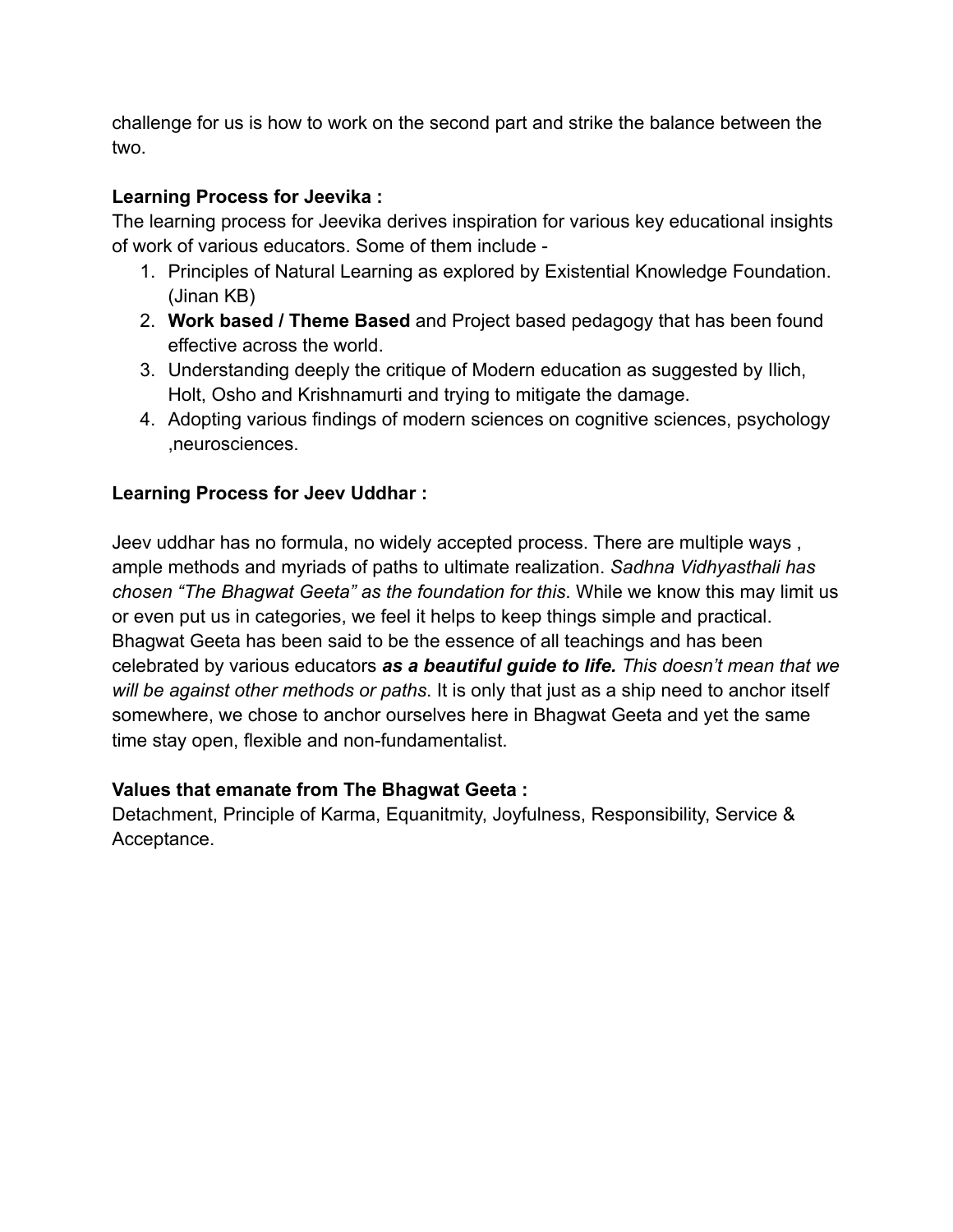## **Focus Area in Early Childhood : Awakening Senses & Inculcating Values**

Early Childhood calls for awakening of senses as it will not only develop their brain but also helps them in the rest of their lives.

The diagram below shows broadly the focus to keep for various age groups.



*Source : Center for Alternative Education (Sanchi University of Indic-Buddhist Studies)* **Early childhood must focus on values, sensory input more and slowly increase weightage towards the right.**

## **Awakening Senses :**

This will involve working with senses and designing activities that awaken and sharpen the senses of children.

## **Values :**

Amongst all values - Love and Respect is what needs to be focussed on. The tools for values need to be carefully chosen. Values are not morals. Adults have to live the values if they want children to imbibe them. Thus this is an area that calls for deeper transformation in adults. Stories can be very carefully used but in limited capacity. Most of it has to come from the culture and culture will come from adults and people involved.